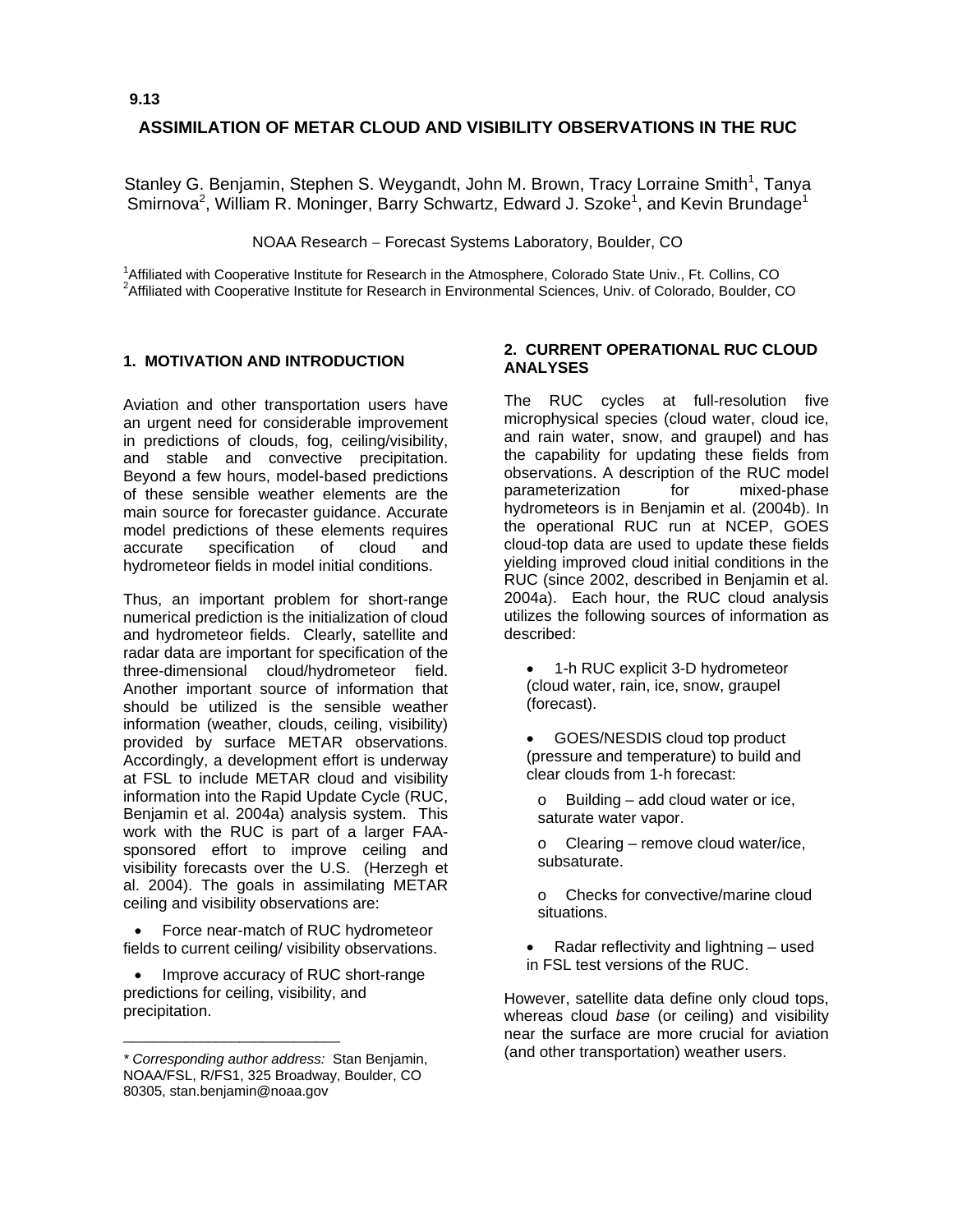

### **3. METHODOLOGY FOR ASSIMILATION OF METAR CLOUD/VISIBILITY OBSERVATIONS**

The present assimilation technique for METAR cloud and visibility is to augment the preexisting RUC cloud analysis technique, in which 1-h forecast (background) hydrometeor fields are modified using GOES cloud-top data. The assimilation of ceiling/visibility data allows clearing and building of cloud (hydrometeor) layers, generally in the lower troposphere, sometimes down to the surface. The RUC assimilation of GOES cloud-top pressure and temperature (Benjamin et al. 2004a) is based on the creation of a 3-D gridded cloud logical field indicating volumes where: 1) it is known that clouds do not exist, 2) it is known that clouds do exist, or 3) the presence of clouds is indeterminate. The same logical structure used for GOES cloud assimilation is used again with METAR observations, resulting in a more accurate 3-d hydrometeor yes/no/unknown field. Cloud layers are identified with BKN, OVC, or VV (vertical visibility) observations.

*Figure 1. Cloud water mixing ratio (E-W cross section about 38*°*N, Appalachians evident about center) before (left) and after (right) assimilation of METAR cloud observations. Valid 1700 UTC 27 January 2004.* 

A cloud layer depth of 50 hPa is assumed unless the same METAR observation reports precipitation, in which the depth is set at 150 hPa. For surface-based cloud observations, assumptions about the horizontal representativeness must also be made. In initial tests performed up to the writing of this paper, surface-based cloud observations are assumed to be representative at up to 120 km in distance. These values can be refined in the future to be dependent on stability, the background relative humidity profile, and terrain elevation in the vicinity of the observation. METAR observations of clear conditions or ceiling levels higher than forecast are used to clear RUC analysis grid volumes.

For assimilation of either satellite-based or surface-based cloud observations, assumptions must be made about the depth of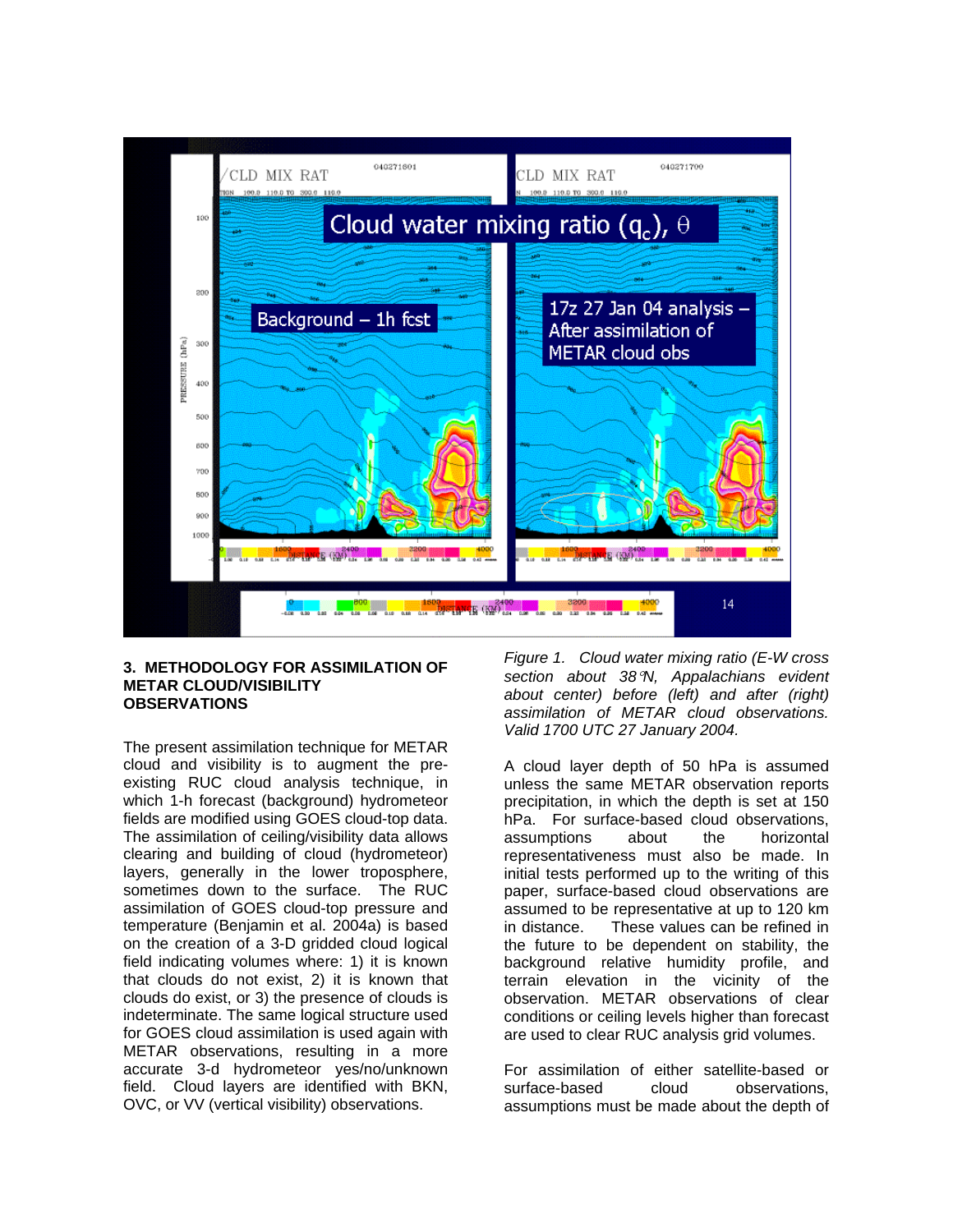the cloud layer detected. An example of the METAR cloud visibility is shown in Fig. 1. Low-level stratus clouds with some embedded precipitation were evident in METAR observations over the Ohio Valley (west of the Appalachians in the cross section). With the assimilation of METAR ceiling data and incorporation of precipitation reported in the current weather field, the 3-D cloud water field is forced to represent the information present in these observations.



*Figure 2. Improved fit of RUC initial cloud/hydrometeor fields to METAR obs after assimilation of ceiling observations. For analysis valid 1800 UTC 17 November 2003.* 



*Figure 3. Same as Fig. 2, but for 3-h RUC forecasts valid at 2100 UTC 17 November.* 

An example showing a horizontal view of cloud fields with and without METAR cloud assimilation is now described. Fig. 2 shows aviation flight rules derived from individual METAR observations on the left (LIFR--limited instrument flight rules, IFR, MVFR, VFR, and clear) and RUC-analyzed flight rules on the right. Comparison of the RUC analysis that includes the METAR cloud assimilation (lower right panel) with the METAR-derived flight rules (left panel) clearly shows that RUC hydrometeor fields can be modified via assimilation to give a fairly consistent agreement with METAR observations valid at the same time. Without the METAR cloud assimilation (upper right panel), there is poor agreement with the METAR observations along the Missouri-Illinois border.

The resulting 3-h forecasts from versions of the RUC with and without METAR cloud assimilation are shown in Fig. 3. The cloud forecasts indicate improved skill resulting from METAR cloud assimilation along the Missouri-Illinois, where an area of LIFR conditions (ceiling less than 500 ft above ground level) occurred.

A second example is shown in Fig. 4, with a much more extensive improvement for 6-h forecasts with and without METAR cloud assimilation. The RUC forecast with METAR cloud assimilation (Dev) shows a much improved low ceiling forecast over a broad region from Pennsylvania southwestward to Texas along a frontal zone compared with the RUC forecast without the METAR cloud assimilation (Oper)

# **4. CONCLUSIONS**

An initial technique for assimilating METAR cloud observations has been in testing since fall 2003, with a more recent addition of a related technique for assimilating visibility and current weather observations. Initial testing has included evaluating estimates of ceiling and visibility after converting METAR<br>observations into 3D RUC prognostic observations into 3D RUC variables, and then diagnosing ceiling and visibility back using translation algorithms (e.g., including extensions of the Stoelinga/Warner visibility estimation procedure).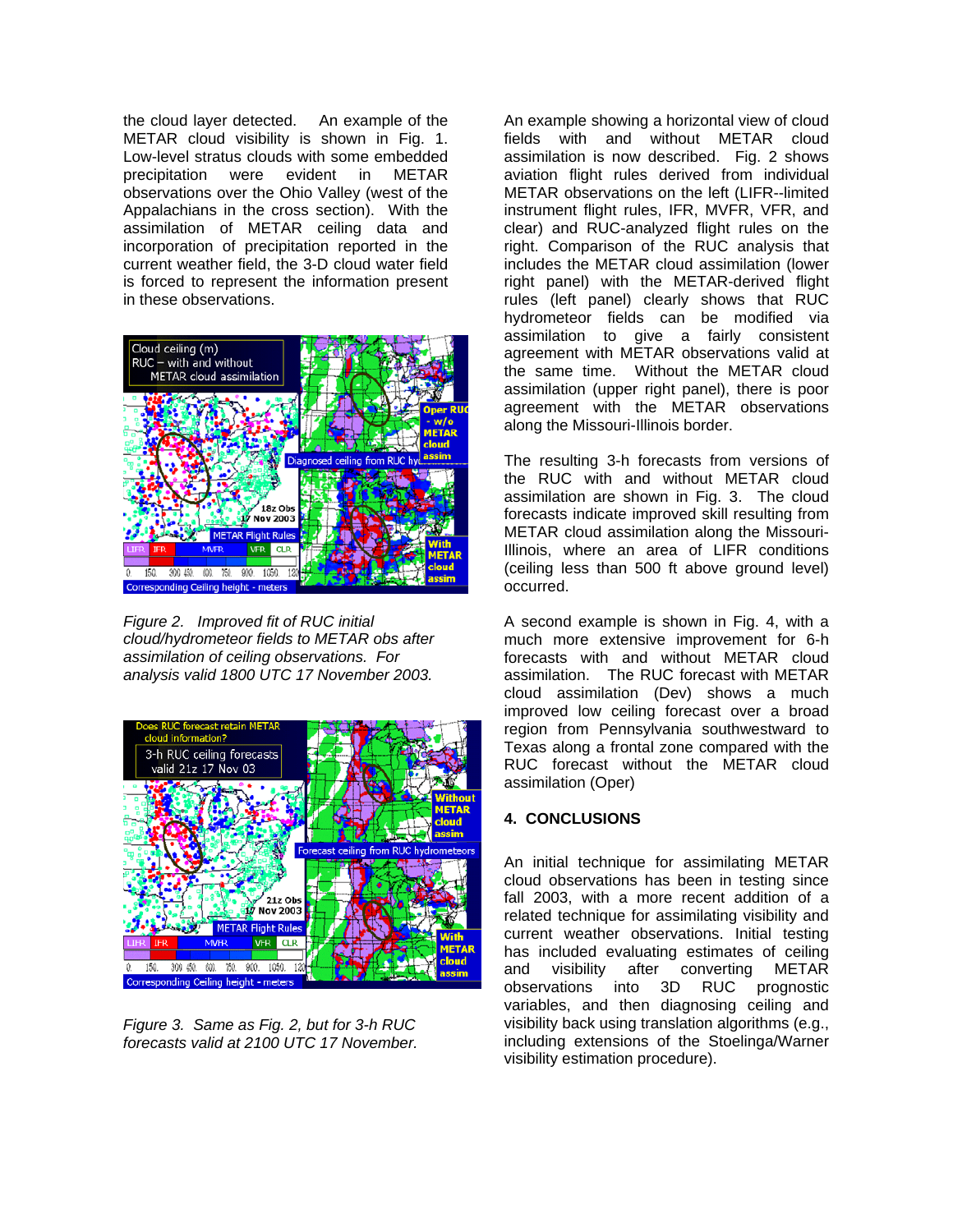



This testing has shown that the initial RUC technique is fairly good at incorporating ceiling and low cloud data into the RUC analysis. Since February 2004, a further technique with direct assimilation of visibility observations has also been added. This technique has been effective at modifying cloud/hydrometeor analyses, and will be reported on at the conference.

FSL is also testing a 13-km version of the RUC (Benjamin et al. 2004c), with implementation planned at NCEP in the first half of 2005. NCEP has been working to make cloud and visibility METAR reports available for data assimilation. An initial version of the METAR ceiling/visibility assimilation will be incorporated into the RUC13 implementation at NCEP, if observations are available by that time.



Ceiling 3Kft **BKft 13Kft** 18Kft Ceiling  $12z - 6$  Jan 2004 19

*Observations also shown. All valid at 1200 UTC 6 January 2004*

#### **5. ACKNOWLEDGMENTS**

We thank Dezso Devenyi and Nita Fullerton for reviews of this paper.

#### **6. REFERENCES**

- Benjamin, S.G., D. Devenyi, S.S. Weygandt, K.J. Brundage, J.M. Brown, G.A. Grell, D. Kim, B.E. Schwartz, T.G. Smirnova, T.L. Smith, and G.S. Manikin, 2004a: An hourly assimilation/forecast cycle: The RUC. *Mon. Wea. Rev.* ,**132**, 495-518.
- Benjamin, S.G., G.A. Grell, J.M. Brown, T.G. Smirnova, and R. Bleck, 2004b: Mesoscale weather prediction with the RUC hybrid isentropic / terrain-following